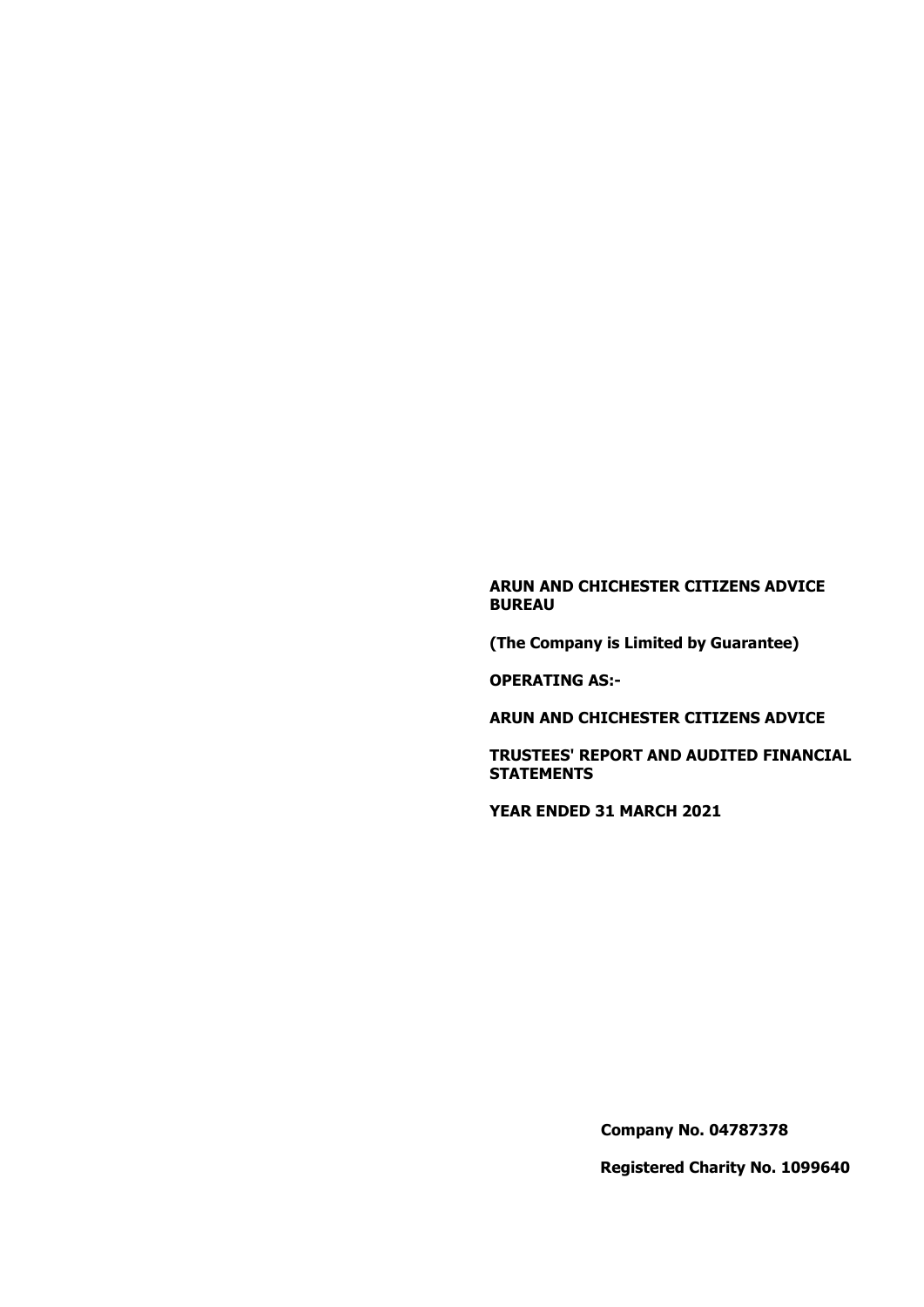### **ARUN AND CHICHESTER CITIZENS ADVICE BUREAU "The Company" ANNUAL REPORT 2020/2021**

### **Trustees' Report**

The Trustees present their report together with the audited financial statements for the year ended 31 March 2021. The Trustees have adopted the provisions of the Statement of Recommended Practice (SORP) "Accounting and Reporting by Charities" (FRS102) in preparing the annual report and Financial Statements of the Company. The Financial Statements have been prepared in accordance with accounting policies set out in the notes to the Financial Statements and comply with the Company's governing document, the Charities Act 2011 and Accounting and Reporting by Charities: Statement of Recommended Practice applicable to charities preparing their accounts in accordance with the Financial Reporting Standard applicable in the UK and Republic of Ireland effective from 1 January 2019.

### **Status and Administration**

The Company is a registered charity (charity number 1099640) and a company limited by guarantee (company number 04787378).The maximum liability of each member is limited to £1. At 31 March 2021 the Bureau had 11 members.

The Company is governed by its Memorandum and Articles of Association issued on incorporation on 4 June 2003 and as amended in 2009. The Directors of the Charitable Company are its Trustees for the purposes of Charity Law.

## **Decision Making**

The Company is governed by its Board of Trustees who set the policy of the charity. Policies are implemented by passing resolutions at the Annual General Meeting. The Board consists of elected Trustees and appointed Trustees. Elected Trustees are elected at Annual General Meetings and appointed Trustees are appointed at Ordinary meetings of the Board. The Board meets at least 6 times a year.

## **Trustee training and Induction**

Potential new Trustees are sent details of the charity and a short Charity Commission brochure explaining trustees' responsibilities. New Trustees are provided with an induction pack which includes a fuller Charity Commission brochure and details of the charity. The Board looks to recruit Trustees who have skills helpful to the charity and offers training as required.

## **Review of Financial Position**

At 31 March 2021, the Company held reserves of £327,691 (2020: £249,825) of which £327,691 (2020: £249,825) were unrestricted, representing the charities free reserves.

Unrestricted funds are funds raised, or grants awarded, to the charity with no restriction on use other than they must be used in furtherance of the charity's objectives and comply with the charity's normal financial management requirements.

### **Unrestricted Reserves Policy**

The Trustees believe that the charity should hold financial reserves in order to ensure that the charity can continue to operate and meet the needs of clients in the event of unforeseen and potentially financially damaging circumstances arising. The Trustees consider that it would be prudent to set aside an amount equivalent to four months'  $(E230.082$  as at  $31<sup>st</sup>$  March 2021) operating expenditure.

## **Restricted reserves**

The funds are restricted by the donor or funder and cannot be used for the general purposes of the charity. Their existence, and the sums of money therein, do not imply that there has been an underspend but may result from a variety of circumstances including timing differences between the charity's financial year and the funding year of the project concerned.

The reserves policy is monitored and reviewed by the Trustees annually.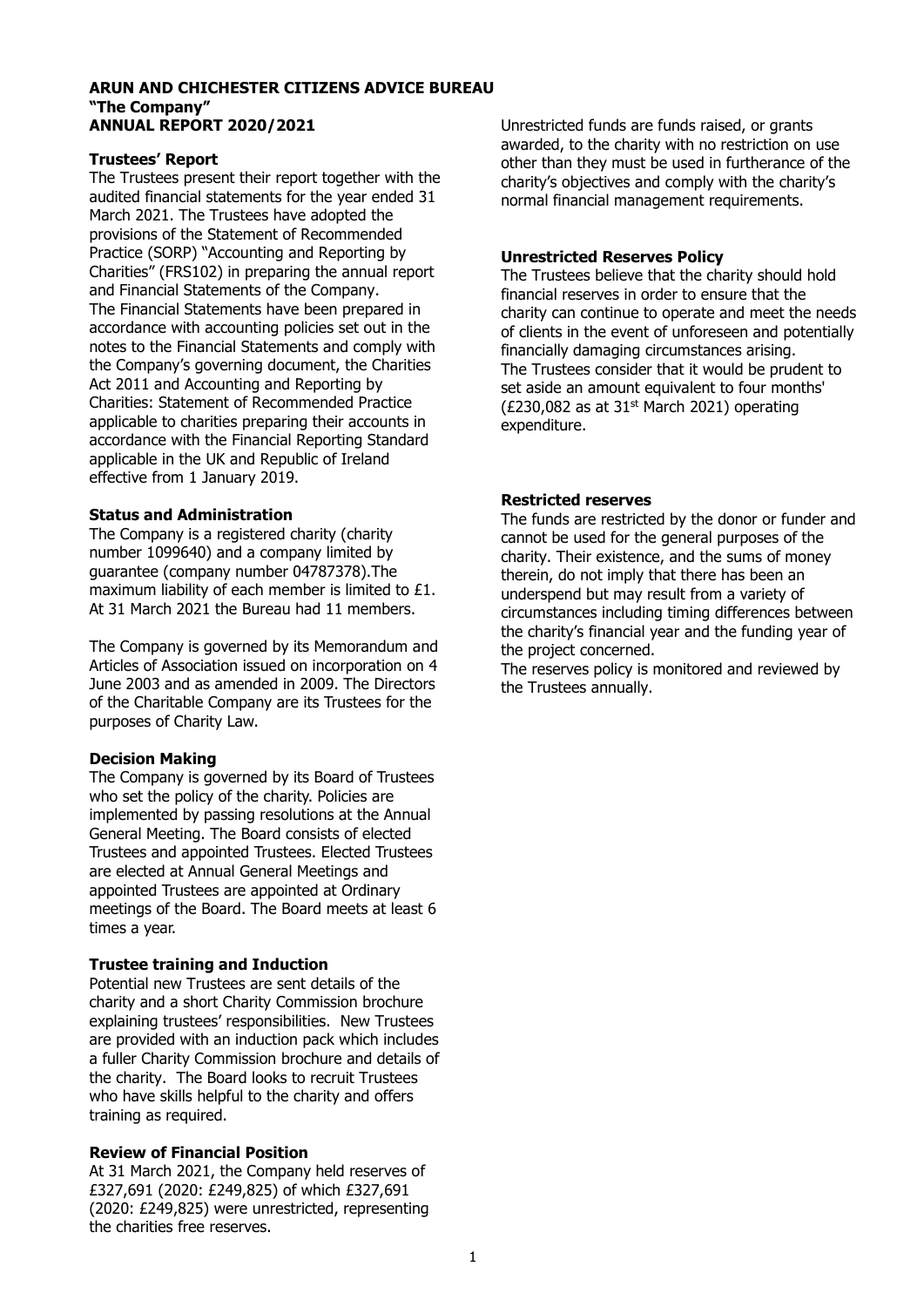### **ANNUAL REPORT 2020/2021**

### **Risk Management**

The Trustees assess the major risks to which the company may be exposed and include operational. financial, regulatory, external and governance risks. This involves identifying the types of risk and putting systems in place to ensure that significant risks are recorded for subsequent monitoring. The Trustees remain satisfied that all insurable risks have been identified and adequately dealt with and that the company's exposure to other risks is kept at a minimum by good working practice by the management team, paid staff and volunteers.

### **Public Benefit**

The current activities of the Company are detailed in the annual report. The Trustees confirm that they have referred to the quidance contained in the Charity Commission quidance on public benefit when reviewing the charity's aims and objectives in planning future activities.

### **Trustees' Responsibilities**

The Trustees, who are also the directors of the Company for the purpose of company law, are responsible for preparing the Trustees' Report and the financial statements in accordance with applicable law and United Kingdom Accounting Standards (United Kingdom Generally Accepted Accounting Practice).

The law applicable to charities requires the Trustees to prepare financial statements for each financial year which give a true and fair view of the state of affairs of the charity and of the incoming resources and application of resources, including the income and expenditure, of the charitable company for that year.

In preparing these financial statements, the Trustees are required to:

- select suitable accounting policies and then apply them consistently;

- observe the methods and principles in the Charities SORP 2019 (FRS102);

- make judgements and estimates that are reasonable and prudent;

- state whether applicable UK accounting standards<br>have been followed, subject to any material departures disclosed and explained in the financial statements;

- prepare the financial statements on the going concern basis unless it is inappropriate to presume that the company will continue in operation.

The Trustees are responsible for keeping adequate accounting records that disclose with reasonable accuracy at any time the financial position of the Company and enable them to ensure that the accounts comply with the Companies Act 2006. They are also responsible for safequarding the assets of the Company and hence for taking reasonable steps for the prevention and detection of fraud and other irregularities

## **Salary Policy**

The Company has an internal pay structure for the various roles with each salary calculation being based on a collection of pay grades per hour relating to the specific role and capabilities. The pay structure provides a transparent framework for managing employees' salary, pay increases and career progression, as well as ensuring equal pay. There is an annual pay review but this does not quarantee an annual salary increase. If appropriate, and funding is available, an annual pay award may be made, which can: • prevent the gap developing between current pay

rates and market rates;

• stay in line (or close to) inflation rates where<br>possible; and

• reward staff in the event of an organisational change.

# Disclosure of information to the auditor

In so far as the Trustees are aware:

- There is no relevant audit information of which the Charitable Company's auditor is unaware; and
- The Trustees have taken all steps that they ought to have taken to make themselves aware of any relevant audit information and to establish that the auditor is aware of that information.

The report of the Trustees has been prepared in accordance with the special provisions relating to small companies within Part 15 of the Companies Act 2006 and was approved by the board on  $/$  f October 2021

and signed on its behalf by:

~ f Hugh Finlay - Chairman  $|10|2$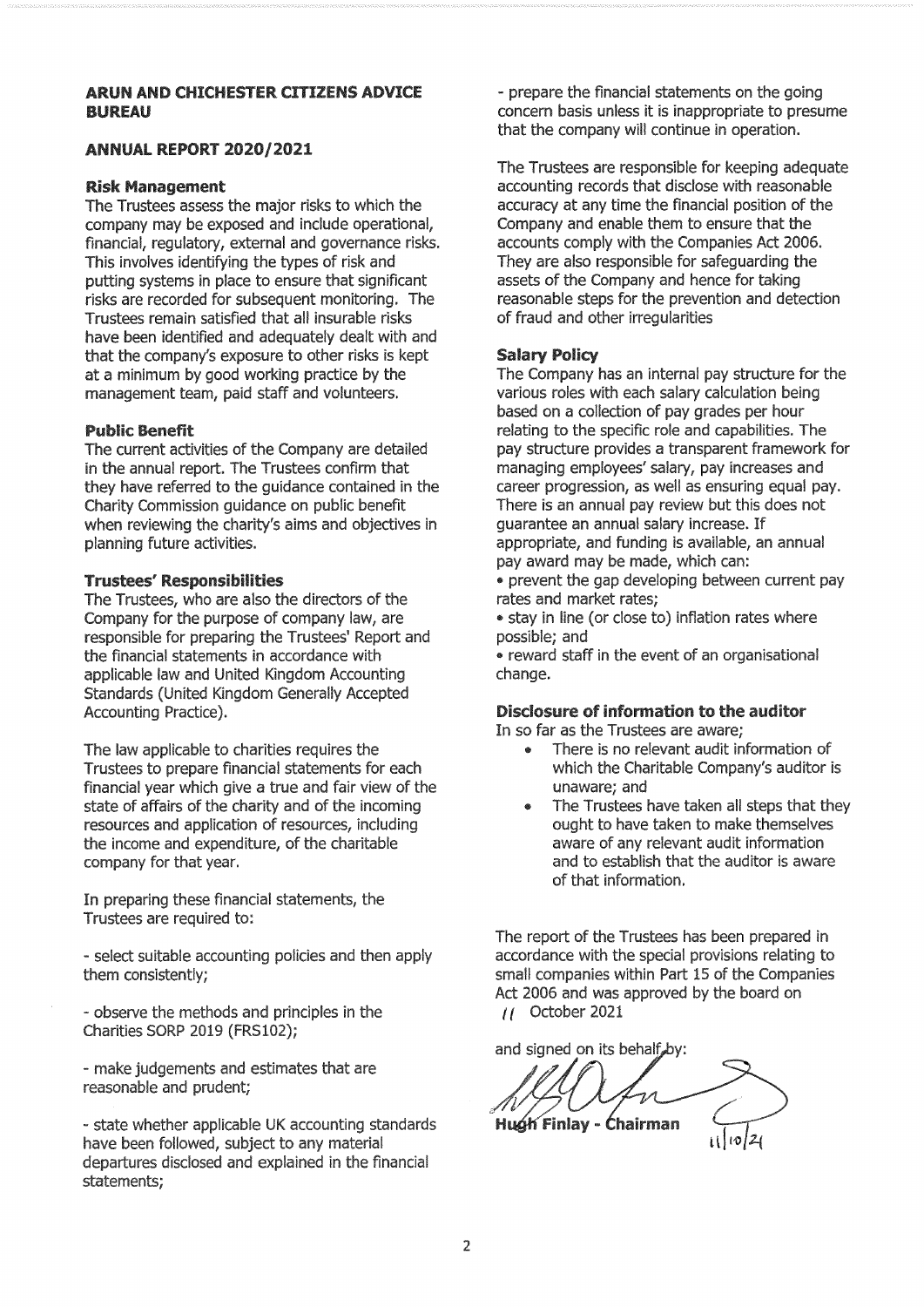#### **INDEPENDENT AUDITOR'S REPORT TO THE MEMBERS OF ARUN AND CHICHESTER CITIZENS ADVICE BUREAU**

#### **Opinion**

We have audited the financial statements of Arun and Chichester Citizens Advice Bureau (the 'charitable company') for the year ended 31 March 2021 which comprise the Statement of financial activities, the Balance sheet, the Statement of cash flows and the related notes, including a summary of significant accounting policies. The financial reporting framework that has been applied in their preparation is applicable law and United Kingdom Accounting Standards, including Financial Reporting Standard 102 'The Financial Reporting Standard applicable in the UK and Republic of Ireland' (United Kingdom Generally Accepted Accounting Practice).

In our opinion the financial statements:

• give a true and fair view of the state of the charitable Company's affairs as at 31 March 2021 and of its incoming resources and application of resources, including its income and expenditure, for the year then ended;

• have been properly prepared in accordance with United Kingdom Generally Accepted Accounting Practice; and

• have been prepared in accordance with the requirements of the Companies Act 2006.

#### **Basis for opinion**

We conducted our audit in accordance with International Standards on Auditing (UK) (ISAs (UK)) and applicable law. Our responsibilities under those standards are further described in the Auditor's responsibilities for the audit of the financial statements section of our report. We are independent of the charitable company in accordance with the ethical requirements that are relevant to our audit of the financial statements in the UK, including the FRC's Ethical Standard, and we have fulfilled our other ethical responsibilities in accordance with these requirements. We believe that the audit evidence we have obtained is sufficient and appropriate to provide a basis for our opinion.

#### **Conclusions relating to going concern**

In auditing the financial statements, we have concluded that the trustees' use of the going concern basis of accounting in the preparation of the financial statements is appropriate.

Based on the work we have performed, we have not identified any material uncertainties relating to events or conditions that, individually or collectively, may cast significant doubt on the charitable company's ability to continue as a going concern for a period of at least twelve months from when the financial statements are authorised for issue.

Our responsibilities and the responsibilities of the trustees with respect to going concern are described in the relevant sections of this report.

### **Other information**

The trustees are responsible for the other information. The other information comprises the information included in the trustees' annual report, other than the financial statements and our auditor's report thereon. Our opinion on the financial statements does not cover the other information and, except to the extent otherwise explicitly stated in our report, we do not express any form of assurance conclusion thereon.

In connection with our audit of the financial statements, our responsibility is to read the other information and, in doing so, consider whether the other information is materially inconsistent with the financial statements or our knowledge obtained in the audit or otherwise appears to be materially misstated. If we identify such material inconsistencies or apparent material misstatements, we are required to determine whether there is a material misstatement in the financial statements or a material misstatement of the other information. If, based on the work we have performed, we conclude that there is a material misstatement of this other information, we are required to report that fact.

We have nothing to report in this regard.

### **Opinions on other matters prescribed by the Companies Act 2006**

In our opinion, based on the work undertaken in the course of the audit:

• the information given in the trustees' annual report for the financial year for which the financial statements are prepared is consistent with the financial statements; and

• the trustees' annual report has been prepared in accordance with applicable legal requirements.

### **Matters on which we are required to report by exception**

In the light of our knowledge and understanding of the charitable company and its environment obtained in the course of the audit, we have not identified material misstatements in the annual trustees' report.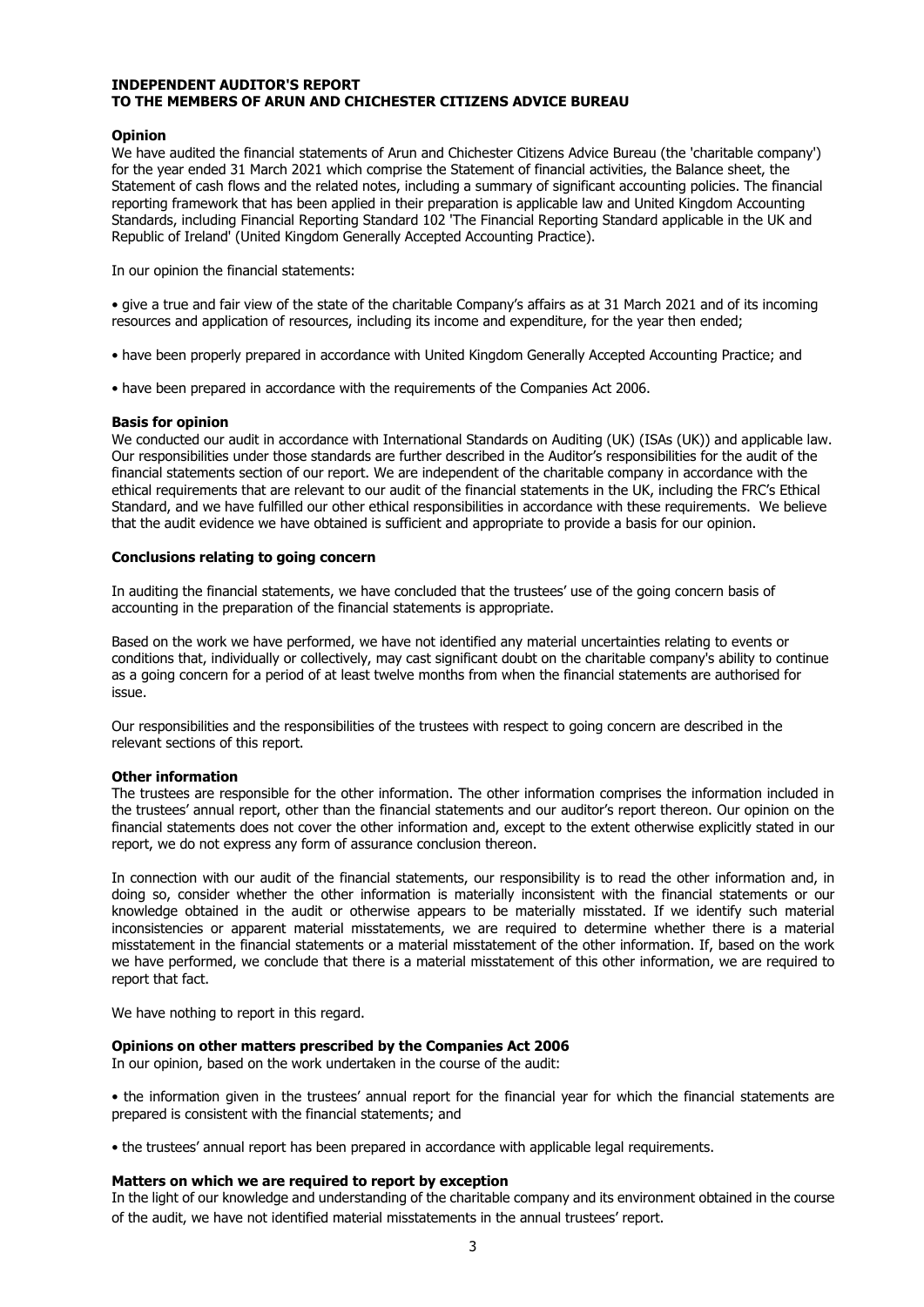### **INDEPENDENT AUDITOR'S REPORT TO THE MEMBERS OF ARUN AND CHICHESTER CITIZENS ADVICE BUREAU**

We have nothing to report in respect of the following matters in relation to which the Companies Act 2006 requires us to report to you if, in our opinion:

- adequate accounting records have not been kept, or returns adequate for our audit have not been received from branches not visited by us; or
- the financial statements are not in agreement with the accounting records and returns; or
- certain disclosures of directors' remuneration specified by law are not made; or
- we have not received all the information and explanations we require for our audit

#### **Responsibilities of trustees**

As explained more fully in the trustees' responsibilities statement set out on page 2, the trustees (who are also the directors of the charitable company for the purposes of company law) are responsible for the preparation of the financial statements and for being satisfied that they give a true and fair view, and for such internal control as the trustees determine is necessary to enable the preparation of financial statements that are free from material misstatement, whether due to fraud or error.

In preparing the financial statements, the trustees are responsible for assessing the charitable company's ability to continue as a going concern, disclosing, as applicable, matters related to going concern and using the going concern basis of accounting unless the trustees either intend to liquidate the charitable company or to cease operations, or have no realistic alternative but to do so.

#### **Auditor's responsibilities for the audit of the financial statements**

Our objectives are to obtain reasonable assurance about whether the financial statements as a whole are free from material misstatement, whether due to fraud or error, and to issue an auditor's report that includes our opinion. Reasonable assurance is a high level of assurance but is not a guarantee that an audit conducted in accordance with ISAs (UK) will always detect a material misstatement when it exists. Misstatements can arise from fraud or error and are considered material if, individually or in the aggregate, they could reasonably be expected to influence the economic decisions of users taken on the basis of these financial statements.

### Capability of the audit in detecting irregularities, including fraud

Based on our understanding of the charitable company and industry, and through discussion with the directors and other management (as required by auditing standards), we identified that the principal risks of non-compliance with laws and regulations related to health and safety, anti-bribery and employment law. We considered the extent to which non-compliance might have a material effect on the financial statements. We also considered those laws and regulations that have a direct impact on the preparation of the financial statements such as the Companies Act 2006 and the Statement of Recommended Practice for charities. We communicated identified laws and regulations throughout our team and remained alert to any indications of non-compliance throughout the audit. We evaluated management's incentives and opportunities for fraudulent manipulation of the financial statements (including the risk of override of controls), and determined that the principal risks were related to posting inappropriate journal entries to increase income or reduce expenditure and management bias in accounting estimates. Audit procedures performed by the engagement team included:

- Discussions with management and assessment of known or suspected instances of non-compliance with laws and regulations (including health and safety) and fraud, and review of the reports made by management; and
- Assessment of identified fraud risk factors; and
- Performing analytical procedures to identify any unusual or unexpected relationships, including related party transactions, that may indicate risks of material misstatement due to fraud; and
- Confirmation of related parties with management, and review of transactions throughout the period to identify any previously undisclosed transactions with related parties outside the normal course of business; and
- Reading minutes of meetings of those charged with governance and reviewing correspondence with relevant tax and regulatory authorities; and
- Review of significant and unusual transactions and evaluation of the underlying financial rationale supporting the transactions; and
- Identifying and testing journal entries, in particular any manual entries made at the year end for financial statement preparation.

Because of the inherent limitations of an audit, there is a risk that we will not detect all irregularities, including those leading to a material misstatement in the financial statements or non-compliance with regulation. This risk increases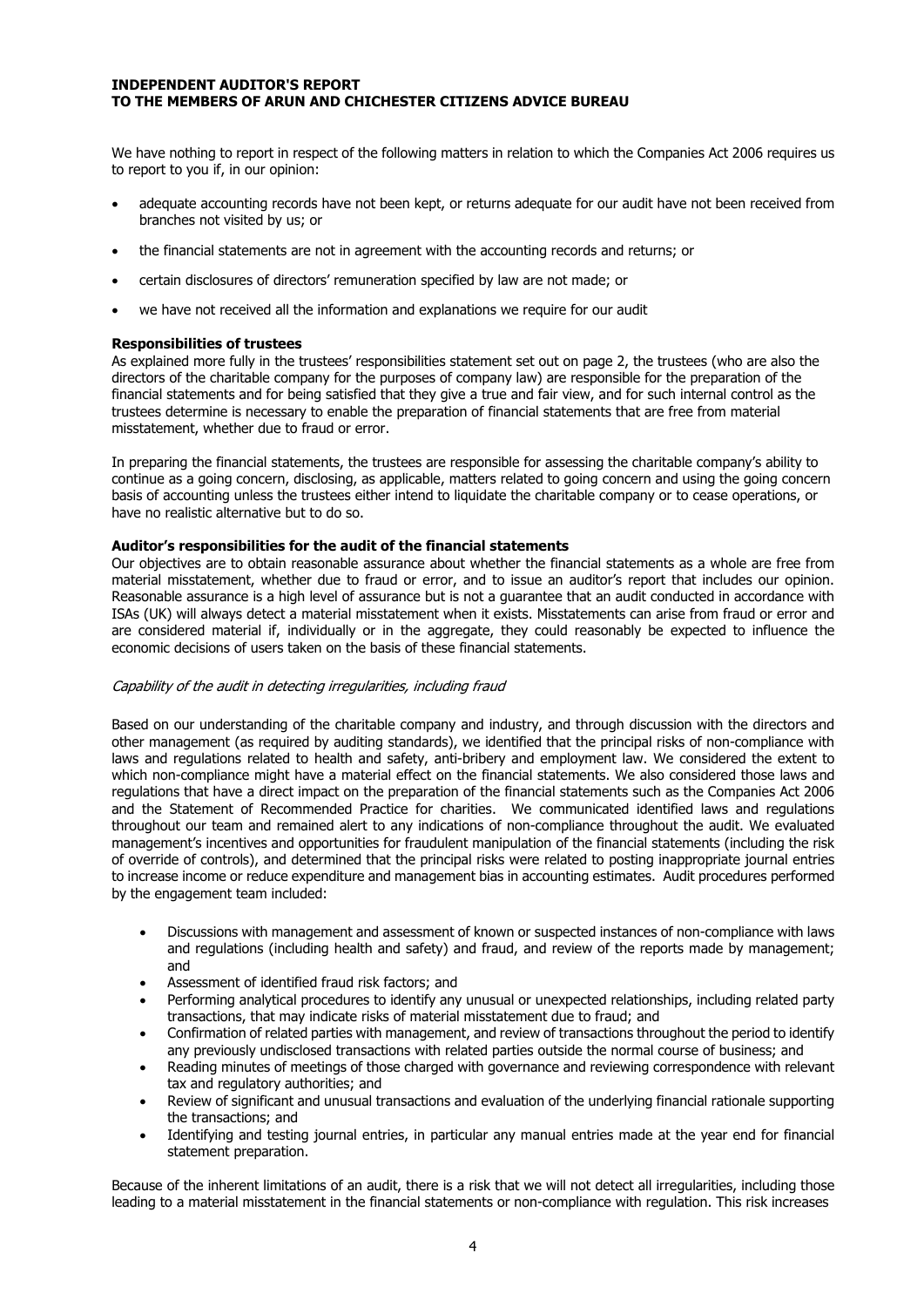#### **INDEPENDENT AUDITOR'S REPORT TO THE MEMBERS OF ARUN AND CHICHESTER CITIZENS ADVICE BUREAU**

the more that compliance with a law or regulation is removed from the events and transactions reflected in the financial statements, as we will be less likely to become aware of instances of non-compliance. As part of an audit in accordance with ISAs (UK), we exercise professional judgment and maintain professional scepticism throughout the audit. We also:

- Identify and assess the risks of material misstatement of the financial statements, whether due to fraud or error, design and perform audit procedures responsive to those risks, and obtain audit evidence that is sufficient and appropriate to provide a basis for our opinion. The risk of not detecting a material misstatement resulting from fraud is higher than for one resulting from error, as fraud may involve collusion, forgery, intentional omissions, misrepresentations, or the override of internal control.
- Obtain an understanding of internal control relevant to the audit in order to design audit procedures that are appropriate in the circumstances, but not for the purpose of expressing an opinion of the effectiveness of the Company's internal control.
- Evaluate the appropriateness of accounting policies used and the reasonableness of accounting estimates and related disclosures made by the directors.
- Conclude on the appropriateness of the directors' use of the going concern basis of accounting and, based on the audit evidence obtained, whether a material uncertainty exists related to events or conditions that may cast significant doubt on the Company's ability to continue as a going concern. If we conclude that a material uncertainty exists, we are required to draw attention in our Auditors' Report to the related disclosures in the financial statements or, if such disclosures are inadequate, to modify our opinion. Our conclusions are based on the audit evidence obtained up to the date of our Auditors' Report. However, future events or conditions may cause the Company to cease to continue as a going concern.
- Evaluate the overall presentation, structure and content of the financial statements, including the disclosures, and whether the financial statements represent the underlying transactions and events in a manner that achieves fair presentation.

We communicate with those charged with governance regarding, among other matters, the planned scope and timing of the audit and significant audit findings, including any significant deficiencies in internal control that we identify during our audit.

### **Use of our report**

This report is made solely to the charitable company's trustees, as a body, in accordance with Part 4 of the Charities (Accounts and Reports) Regulations 2008. Our audit work has been undertaken so that we might state to the charitable company's trustees those matters we are required to state to them in an Auditor's report and for no other purpose. To the fullest extent permitted by law, we do not accept or assume responsibility to anyone other than the company and the company's members as a body, for our audit work, for this report, or for the opinions we have formed.

**Signed** 

Kresta Recour UP

**Kreston Reeves LLP Statutory Auditor A2 Yeoman Gate Yeoman Way Worthing West Sussex BN13 3QZ** 

**Date:** ………………………………………… 25th October 2021

Kreston Reeves LLP is eligible to act as an auditor in terms of section 1212 of the Companies Act 2006.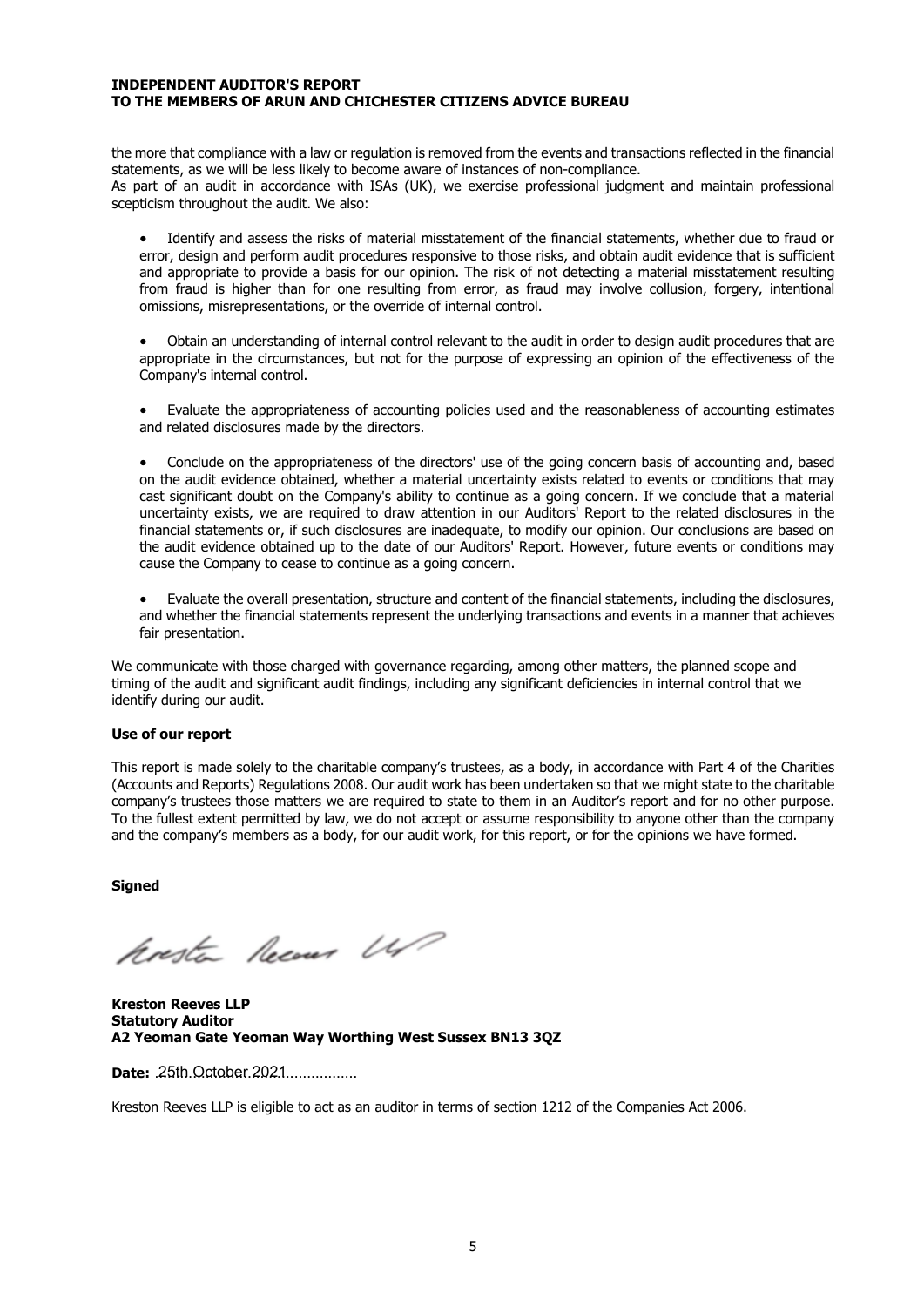## **ARUN AND CHICHESTER CITIZENS ADVICE BUREAU STATEMENT OF FINANCIAL ACTIVITIES (including income and expenditure account)**

# **FOR THE YEAR ENDED 31 MARCH 2021**

|                                      | <b>Note</b> | <b>Unrestricted</b><br><b>Accumulated</b><br><b>Fund</b> | <b>Restricted</b><br><b>Funds</b> | 2020/21<br><b>Total</b> | 2019/20<br>Total |
|--------------------------------------|-------------|----------------------------------------------------------|-----------------------------------|-------------------------|------------------|
|                                      |             | £                                                        | £                                 | £                       | £                |
| <b>Income and endowments from:-</b>  |             |                                                          |                                   |                         |                  |
|                                      | 2           |                                                          |                                   |                         |                  |
| Donations and legacies               |             | 2,594                                                    |                                   | 2,594                   | 10,570           |
| Charitable activities                |             | 355,093                                                  | 685,039                           | 1,040,132               | 589,930          |
| Investments                          |             | 967                                                      |                                   | 967                     | 1,552            |
| <b>Other Trading Activities</b>      |             | 2,826                                                    | 6,544                             | 9,370                   | 10,328           |
| <b>Total Income</b>                  |             | 361,480                                                  | 691,583                           | 1,053,063               | 612,380          |
| <b>Expenditure on</b>                | 3           |                                                          |                                   |                         |                  |
| Charitable activities                |             | 281,324                                                  | 693,873                           | 975,197                 | 593,461          |
| <b>Total Expenditure</b>             |             | 281,324                                                  | 693,873                           | 975,197                 | 593,461          |
| <b>Net Income/(Expenditure)</b>      |             | 80,156                                                   | (2, 290)                          | 77,866                  | 18,919           |
| <b>Transfers between Funds</b>       | 12          | (2, 290)                                                 | 2,290                             |                         |                  |
| <b>Net movement in funds</b>         |             | 77,866                                                   |                                   | 77,866                  | 18,919           |
| Reconciliation of funds:             |             |                                                          |                                   |                         |                  |
| <b>Fund Balances brought forward</b> |             |                                                          |                                   |                         |                  |
| <b>At 1 April 2020</b>               | 10          | 249,825                                                  |                                   | 249,825                 | 230,906          |
|                                      |             |                                                          |                                   |                         |                  |
| At 31 March 2021                     | 10          | 327,691                                                  |                                   | 327,691                 | 249,825          |
| <b>Fund Balances carried forward</b> |             |                                                          |                                   |                         |                  |

All income and expenditure derive from continuing activities.

The Statement of Financial Activities includes all gains and losses recognised during the year.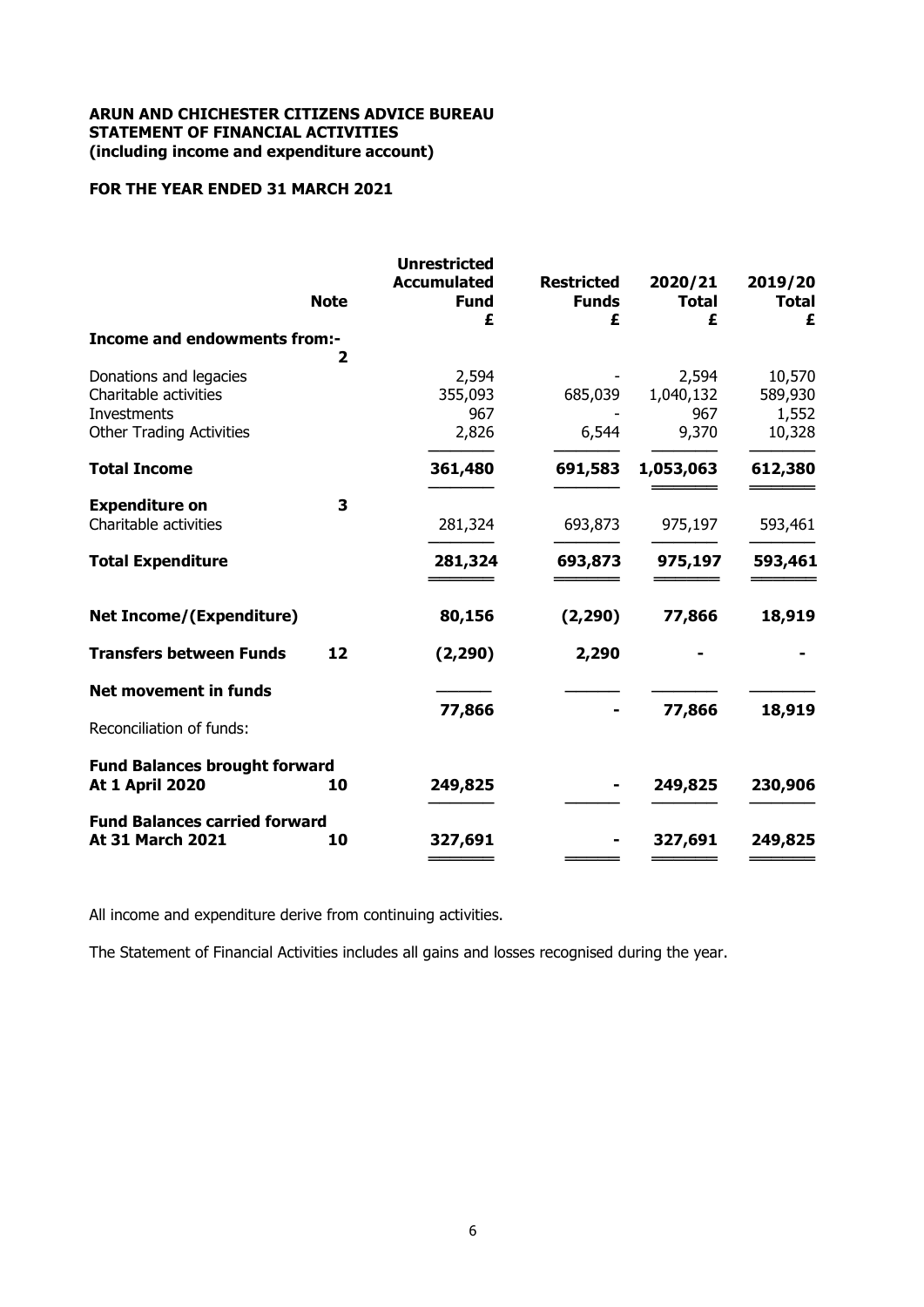### ARUN AND CHICHESTER CITIZENS ADVICE BUREAU Company registration no. 04787378

## **BALANCE SHEET AS AT 31 MARCH 2021**

|                                                  | <b>Notes</b> | 2021<br>£ | 2020<br>£         |
|--------------------------------------------------|--------------|-----------|-------------------|
| <b>Current assets</b><br>Debtors and prepayments | 8            | 90,547    | 57,036<br>236,584 |
| Cash at bank and in hand                         |              | 406,976   |                   |
| <b>Creditors: amounts falling due</b>            |              | 497,523   | 293,620           |
| within one year                                  | 9            | 169,832   | 43,795            |
|                                                  |              |           |                   |
| <b>Net current assets</b>                        |              | 327,691   | 249,825           |
| <b>Net assets</b>                                |              | 327,691   | 249,825           |
| <b>Funds</b><br>Unrestricted accumulated fund    |              |           |                   |
| <b>General Fund</b>                              |              | 327,691   | 249,825           |
| Designated Funds                                 | 15           |           |                   |
| Total unrestricted funds                         |              | 327,691   | 249,825           |
| <b>Restricted funds</b>                          | 12           |           |                   |
|                                                  |              | 327,691   | 249,825           |

The entity was entitled to exemption from audit under section 477 of the Companies Act 2006.

The members have not required the entity to obtain an audit for the year in question in accordance with section 476 of the Companies Act 2006.

However, an audit is required in accordance with section 144 of the Charities Act 2011.

The Trustees acknowledge their responsibilities for complying with the requirements of the Act with respect to accounting records and preparation of financial statements.

The financial statements have been prepared in accordance with the provisions applicable to entities subject to the small companies regime.

1'li ~i\_~I Staten ~r is ~v r~ rev ~ ~ rd t~ c~ iris fir issue ~~ .~~...~Ce...~C;~~. .~~1 r~

 $\ell$  $\eta$   $|u|z$ . ,, ~ n <u>Hugh Jahuay - Truste</u> r~ P~

Louise Martin - Trustee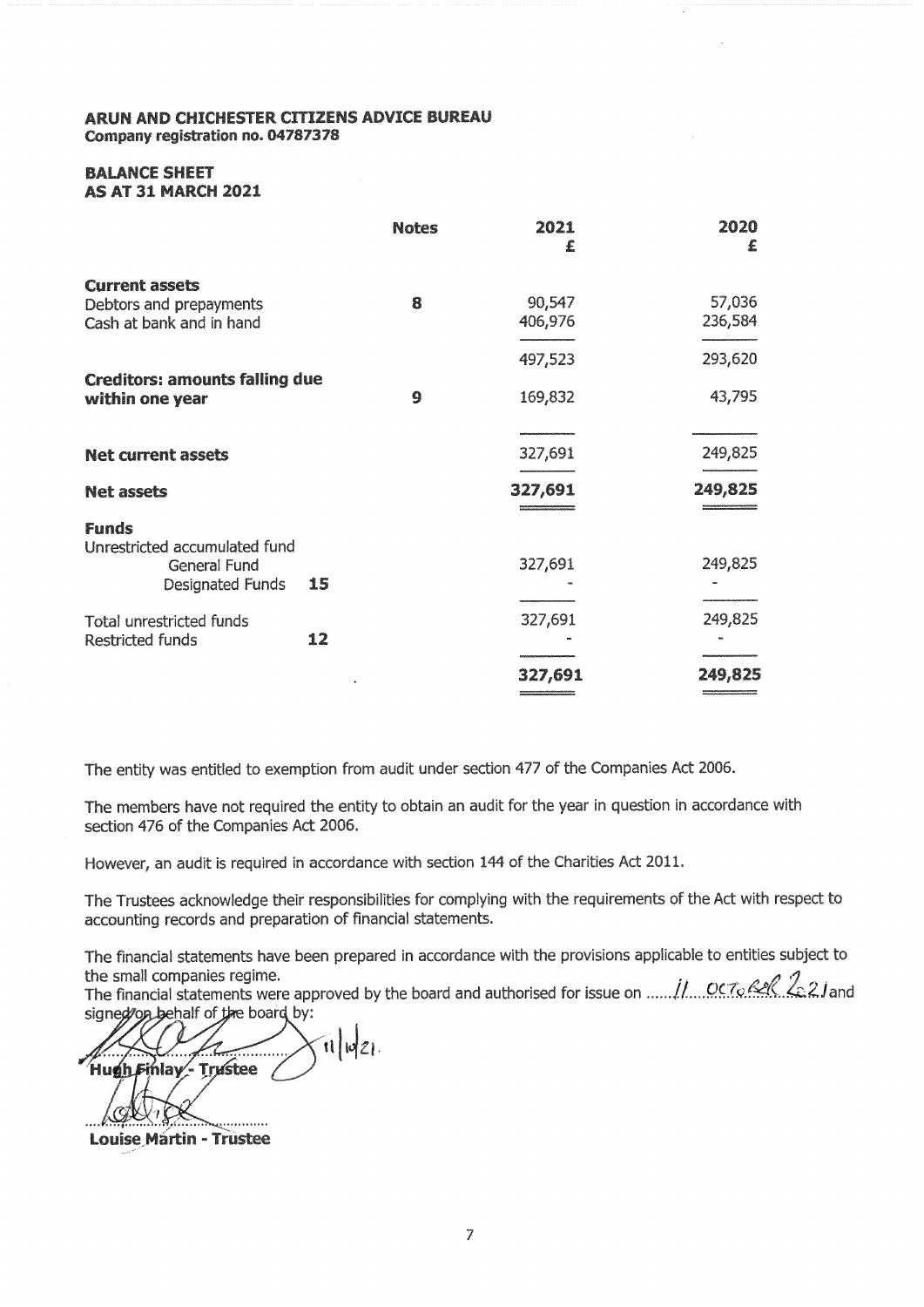## **CASH FLOW STATEMENT AS AT 31 MARCH 2021**

|                                                                      | 2021<br>£      | 2020<br>£          |
|----------------------------------------------------------------------|----------------|--------------------|
| <b>Cash flows from Operating activities (note 1)</b>                 |                |                    |
| <b>Cash flows from financing activities:</b><br><b>Bank interest</b> | 169,425<br>967 | (11, 525)<br>1,552 |
| Net cash provided by financing activities.                           | 967            | 1,552              |
| Change in cash and cash equivalents in the year                      | 170,392        | (9, 973)           |
| Cash and cash equivalents at the beginning of the year               | 236,584        | 246,557            |
| Cash and cash equivalents at the end of the year                     | 406,976        | 236,584            |

# **Note 1 – reconciliation of net income to net cash flow from operating activities**

|                                                                                  | 2021<br>£ | 2020<br>£ |
|----------------------------------------------------------------------------------|-----------|-----------|
| Net Surplus / (deficit) (as per the Statement of<br><b>Financial Activities)</b> | 77,866    | 18,919    |
| <b>Bank interest</b>                                                             | (967)     | (1, 552)  |
| Increase/(Decrease) in debtors                                                   | (33, 511) | (36, 883) |
| Increase/(Decrease) in creditors                                                 | 126,037   | 7,991     |
| Net cash provided by operating activities                                        | 169,425   | (11, 525) |

# **Analysis of changes in net debt**

|                          | At 1 April |                   | At 31 March |
|--------------------------|------------|-------------------|-------------|
|                          | 2020       | <b>Cash flows</b> | 2021        |
|                          |            |                   |             |
| Cash at bank and in hand | 236,584    | 170,392           | 406,976     |
|                          |            |                   |             |
|                          | 236,584    | 170,392           | 406,976     |
|                          |            |                   | _____       |

## **ARUN AND CHICHESTER CITIZENS ADVICE BUREAU**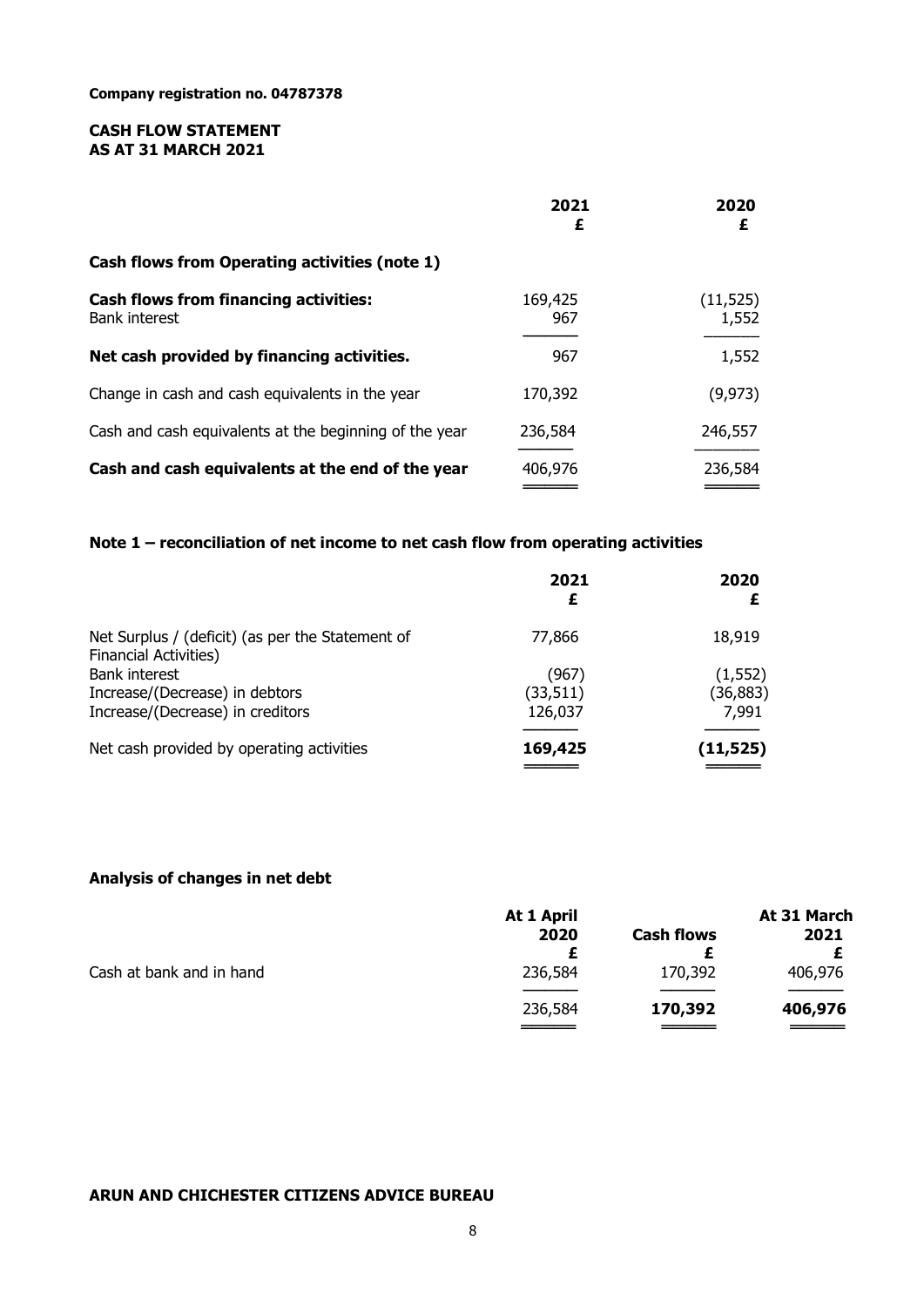## **NOTES TO THE FINANCIAL STATEMENTS FOR THE YEAR ENDED 31 MARCH 2021**

### **1 Accounting Policies**

#### **Basis of accounting**

 The financial statements have been prepared on a going concern basis under the historical cost convention, and in accordance with the Statement of Recommended Practice "Accounting and Reporting by Charities" (SORP FRS102) the Financial Reporting Standard applicable in the United Kingdom and the Republic of Ireland (FRS102), the Charities Act 2011, the Companies Act 2006 and UK Generally Accepted Accounting Practice as it appears from 1 January 2019. The Financial Statements are prepared in sterling which is the functional currency of the charity and rounded to the nearest £. The significant accounting policies applied in the preparation of the Financial Statements are set out below. These policies have been consistently applied to all years presented unless otherwise stated.

#### **Going concern**

 The core funding in 2020/2021 amounted to £312,891 which is 30% of the charities income. A Core funding contract is in place until 2022 and work is currently being undertaken on the bid for the next core contract although dates for submission have not yet been confirmed. At the time of approving the financial statements, the trustees have a reasonable expectation that the charity has adequate resources to continue in operational existence for the foreseeable future and therefore have prepared the financial statements on a going concern basis.

#### **Income and endowment**

 All incoming funds are included in the Statement of Financial Activities when the Charity is legally entitled to the income and the amount can be quantified with reasonable accuracy and it is probable that the income will be received. Grants are recognised in the year in which they are receivable.

Other trading activities include the provision of office accommodation at a reduced rent.

No amount is included in the financial statements for volunteer time in line with the SORP (FRS102).

#### **Expenditure**

All expenditure is accounted for on an accruals basis and has been classified under headings that aggregate all costs related to a category. All costs have been allocated on a basis consistent with the use of the resource.

#### **Expenditure on equipment**

 Expenditure of £2,500 or less on any individual equipment is charged as an expense in the Statement of Financial Activities. Computer upgrades and furniture/equipment replacements are written off in the year of purchase.

### **Apportionment of expenses and support allocation**

 Expenditure has been apportioned to charitable expenditure on the basis of direct apportionment. Where allowed under the terms of the grant, volunteer costs are included as an expense apportioned on a percentage of full-time equivalents. Support costs are allocated to each fund based on the full time equivalent of staff working on that fund. This percentage is applied to the cost incurred.

#### **Pension contributions**

 The Company make pension contributions to one employee on a defined contribution basis and the Auto enrolment pension scheme (NEST) is provided for all other eligible employees and is charged to the Statement of Financial Activities for the year in which they are payable to the scheme. Differences between contributions payable and contributions actually paid are shown as either accruals or prepayments at the year-end.

#### **Taxation**

The Company is a registered charity and is exempt from taxation (except for Value Added Tax) on its income and capital gains applied for charitable purposes.

### **Fund accounting**

 Unrestricted funds are available for use at the discretion of the Trustees in furtherance of the general objectives of the charity. Restricted funds are used in accordance with specific restrictions imposed by the donors. The purpose of each restricted fund is set out in note 12.

#### **Leasing**

Rentals applicable to operating leases where substantially all of the benefits and the risks of ownership remain with the lessor are reflected in the Statement of Financial Activities.

#### **Deferred Income**

Deferred income represents the amounts receivable for the future periods, as specified by the donors or grant makers, and is related to incoming resources in the period for which it has been received.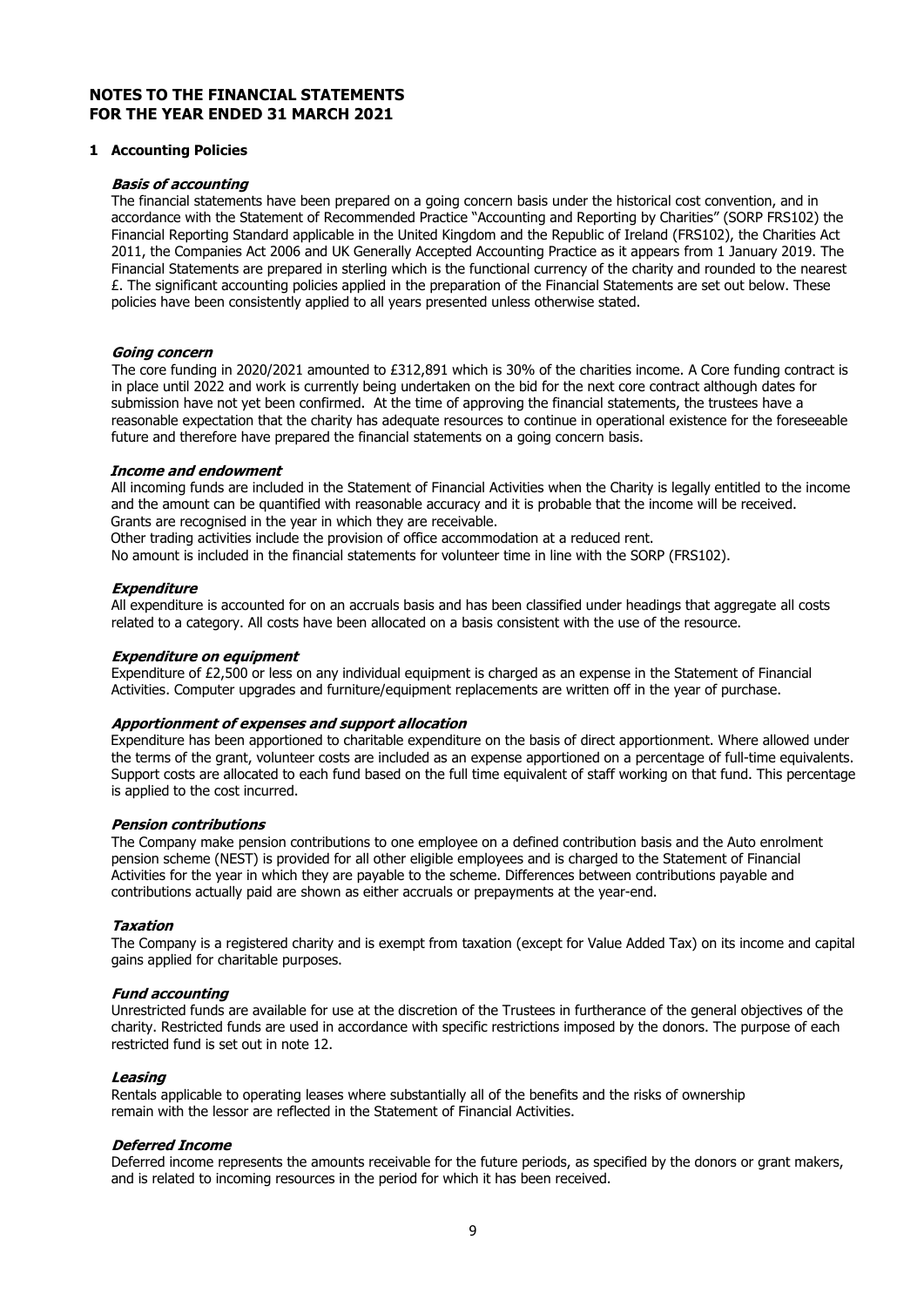## **ARUN AND CHICHESTER CITIZENS ADVICE BUREAU FOR THE YEAR ENDED 31 MARCH 2021**

### **1 Accounting Policies continued**

#### **Debtors and creditors receivable/payable within one year**

Debtors and creditors with no stated interest rate and receivable or payable within one year are recorded at transaction price. Any losses arising from this impairment are recognised in expenditure.

| $\mathbf{2}$ | <b>Income</b>                                                                      | <b>Unrestricted</b><br>£ | <b>Restricted</b><br>£   | 2020/21<br><b>Total</b><br>£ | 2019/20<br><b>Total</b><br>£ |
|--------------|------------------------------------------------------------------------------------|--------------------------|--------------------------|------------------------------|------------------------------|
|              |                                                                                    |                          |                          |                              |                              |
|              | Donations and legacies                                                             | 2,594                    |                          | 2,594                        | 10,570                       |
|              | Charitable activities                                                              |                          |                          |                              |                              |
|              | Grants and other funding:                                                          |                          |                          |                              |                              |
|              | Grants:-                                                                           |                          |                          |                              |                              |
|              | Local Authorities and Councils:                                                    |                          |                          |                              |                              |
|              | West Sussex County Council (WSCC)                                                  | 113,772                  |                          | 113,772                      | 113,772                      |
|              | <b>WSCC LAN Project</b>                                                            |                          |                          |                              | 11,667                       |
|              | WSCC Fuel Voucher Scheme (Your Energy Sussex)                                      |                          | 6,500                    | 6,500                        | 5,000                        |
|              | WSCC Crisis Fund - Fuel Vouchers                                                   |                          | 32,000                   | 32,000                       |                              |
|              | WSCC / DWP - Winter Grant Scheme                                                   | 0                        | 213,556                  | 213,556                      |                              |
|              | Arun District Council                                                              | 117,020                  |                          | 117,020                      | 117,020                      |
|              | <b>Chichester District Council</b>                                                 | 82,099                   | $\overline{\phantom{a}}$ | 82,099                       | 80,074                       |
|              | Chichester District Council (Law Clinic)                                           |                          | 417                      | 417                          | 2,500                        |
|              | Chichester District Council (Digital Money Coach)                                  |                          | 8,478                    | 8,478                        | 2,129                        |
|              | City, Town and Parish                                                              | 11,550                   |                          | 11,550                       | 11,575                       |
|              | East Preston Parish Council (Outreach)                                             |                          |                          |                              | 1,583                        |
|              | Notional Rents - Benefit in Kind                                                   | 26,000                   |                          | 26,000                       | 26,000                       |
|              |                                                                                    | 350,441                  | 260,951                  | 611,392                      | 371,320                      |
|              | Grants:-                                                                           |                          |                          |                              |                              |
|              | Bognor Bags of Help                                                                |                          |                          |                              | 2,000                        |
|              | Chichester Family Centre                                                           |                          |                          |                              | 4,990                        |
|              | Citizens Advice (Energy - EAP/BESW/BESN)                                           |                          | 22,158                   | 22,158                       | 23,640                       |
|              | Citizens Advice (Help to Claim)                                                    |                          | 74,391                   | 74,391                       | 71,847                       |
|              | Citizens Advice (BEIS Innovation)                                                  |                          | 16,667                   | 16,667                       |                              |
|              | Citizens Advice (BEIS Remote Working)                                              |                          | 7,630                    | 7,630                        |                              |
|              | Citizens Advice (BEIS Advice Line/Webchat)                                         |                          | 29,200                   | 29,200                       |                              |
|              | Citizens Advice (MaPS Debt Advice)                                                 |                          | 19,878                   | 19,878                       |                              |
|              | Dementia Outreach                                                                  |                          | 7,200                    | 7,200                        | 3,000                        |
|              | Domestic Violence (Financial Capability)                                           |                          | 1,950                    | 1,950<br>52,194              | 4,050                        |
|              | Energy Redress (Round 8 - Tackling Fuel Poverty)<br>Energy Redress (Fuel Vouchers) |                          | 52,194<br>40,050         | 40,050                       |                              |
|              | Home visiting                                                                      |                          | $\sim$                   | $\sim$                       | 15,000                       |
|              | <b>MS Society</b>                                                                  |                          | 5,032                    | 5,032                        | 6,488                        |
|              | Midhurst Bags of Help                                                              |                          | 167                      | 167                          | 1,833                        |
|              | National Lottery (Home Visiting)                                                   |                          | 76,276                   | 76 276                       | 25,614                       |
|              | Sussex Community Foundation - (Coronavirus Crisis Fund)                            |                          | 14,721                   | 14,721                       |                              |
|              | Other Grants (including Ford, CitA)                                                | 4,652                    |                          | 4,652                        | 5,863                        |
|              | <b>Retrofit Works</b>                                                              |                          |                          |                              | 7,200                        |
|              | Social Prescribing                                                                 |                          | 56,574                   | 56,574                       | 47,085                       |
|              |                                                                                    |                          |                          |                              |                              |
|              | <b>Total Charitable activities</b>                                                 | 355,093                  | 685,039                  | 1,040,132                    | 589,930                      |
|              | <b>Investments</b>                                                                 | 967                      |                          | 967                          | 1,552                        |
|              |                                                                                    |                          |                          |                              |                              |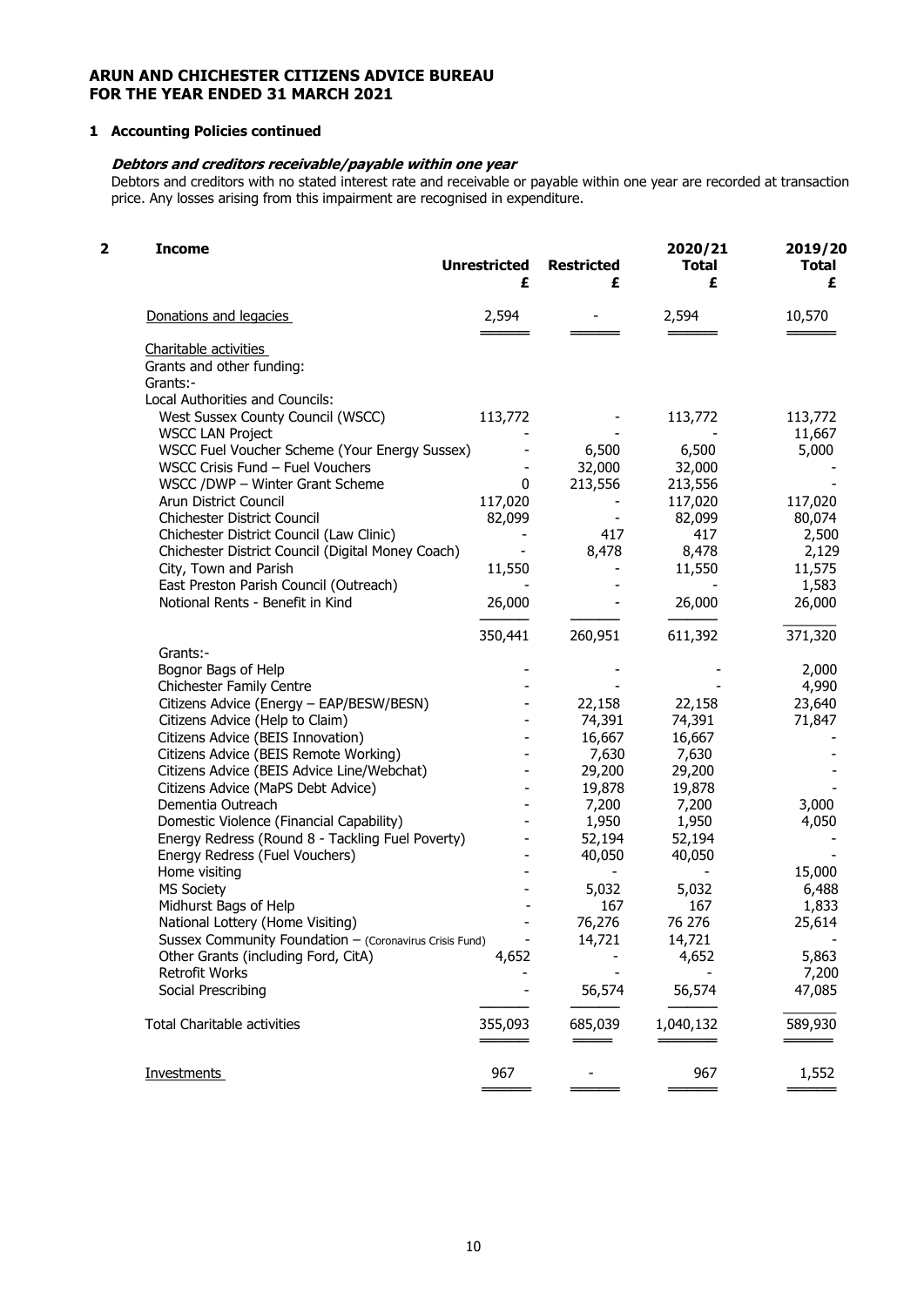## **NOTES TO THE FINANCIAL STATEMENTS (CONTINUED) FOR THE YEAR ENDED 31 MARCH 2021**

| <b>Other Trading Activities:</b> |                          |                          |           |                                           |
|----------------------------------|--------------------------|--------------------------|-----------|-------------------------------------------|
| Room Hire/Admin costs            | 450                      | 6,544                    | 6,994     | 1,488                                     |
| <b>Student Placements</b>        | 2,376                    | $\overline{\phantom{0}}$ | 2,376     | 1,624                                     |
| <b>Fundraising Activities</b>    | $\overline{\phantom{0}}$ | ۰                        |           | 7,066                                     |
| Lloyds Bank - Goodwill gesture   | $\overline{\phantom{0}}$ | $\overline{\phantom{0}}$ |           | 150                                       |
|                                  |                          |                          |           |                                           |
|                                  | 2,826                    | 6,544                    | 9,370     | 10,328                                    |
| <b>Total Income</b>              |                          |                          |           |                                           |
|                                  | 361,480                  | 691,583                  | 1,053,063 | 612,380                                   |
|                                  |                          |                          |           | $\qquad \qquad \overline{\qquad \qquad }$ |

Where appropriate, the rent and grant income figures include the value of free or subsidised accommodation. The restricted income in 2020/21 is in respect of charitable activities and this totalled £685,039 and other trading activities restricted income of £6,544. In 2019/2020 the only restricted income related to charitable activities and totalled £235,626.

| 3 | <b>Expenditure on</b>                            | <b>Unrestricted</b> | <b>Restricted</b> | 2020/21 | 2019/20 |
|---|--------------------------------------------------|---------------------|-------------------|---------|---------|
|   | Charitable activities                            |                     |                   |         |         |
|   | Salaries, NI and Employer's Pension contribution | 202,413             | 386,113           | 588,526 | 422,770 |
|   | Staff and volunteer costs                        | 3,903               |                   | 3,903   | 25,644  |
|   | Office plus premises expenses                    | 41,913              | 48,806            | 90,719  | 108,333 |
|   | Nominal Rent                                     | 26,000              |                   | 26,000  | 26,000  |
|   | Governance costs (note 4)                        | 7,096               |                   | 7,096   | 7,081   |
|   | Publicity & Promotional                          |                     |                   |         | 75      |
|   | 80 <sup>th</sup> Birthday Gala                   |                     |                   |         | 3,558   |
|   | <b>Fuel Vouchers</b>                             |                     | 58,742            | 58,742  |         |
|   | Winter Grant Scheme                              |                     | 181,399           | 181,399 |         |
|   | Energy Redress - Fuel Vouchers                   |                     | 18,762            | 18,762  |         |
|   | Technology Doesn't Byte                          |                     | 50                | 50      |         |
|   |                                                  |                     |                   |         |         |
|   |                                                  | 281,325             | 693,872           | 975,197 | 593,461 |
|   |                                                  |                     |                   |         |         |

In 2019/20 the only restricted expenditure related to charitable activities and totalled £260,735.

| 4 | <b>Governance costs</b>           | 2020/21<br>£ | 2019/20 |
|---|-----------------------------------|--------------|---------|
|   | Audit fees                        | 6,330        | 5,880   |
|   | Other                             | 141          | 538     |
|   | <b>Bank Charges</b>               | 103          | 166     |
|   | Legal and Professional fees       | 522          | 497     |
|   | Trustee Expenses (detailed below) |              |         |
|   |                                   |              |         |
|   | Total                             | 7.096        | 7,081   |
|   |                                   |              |         |

| 5 | <b>Staff Costs</b>    | 2020/21 | 2019/20 |
|---|-----------------------|---------|---------|
|   |                       |         |         |
|   | Wages and salaries    | 538,336 | 389,055 |
|   | Social security costs | 39,911  | 26,552  |
|   | Pension costs         | 10,279  | 7,163   |
|   |                       |         |         |
|   |                       | 588,526 | 422,770 |
|   |                       | _______ | ______  |

Staff costs include Salaries, Employers National Insurance Contributions and Employers Pension Contributions. The average monthly number of employees during the year.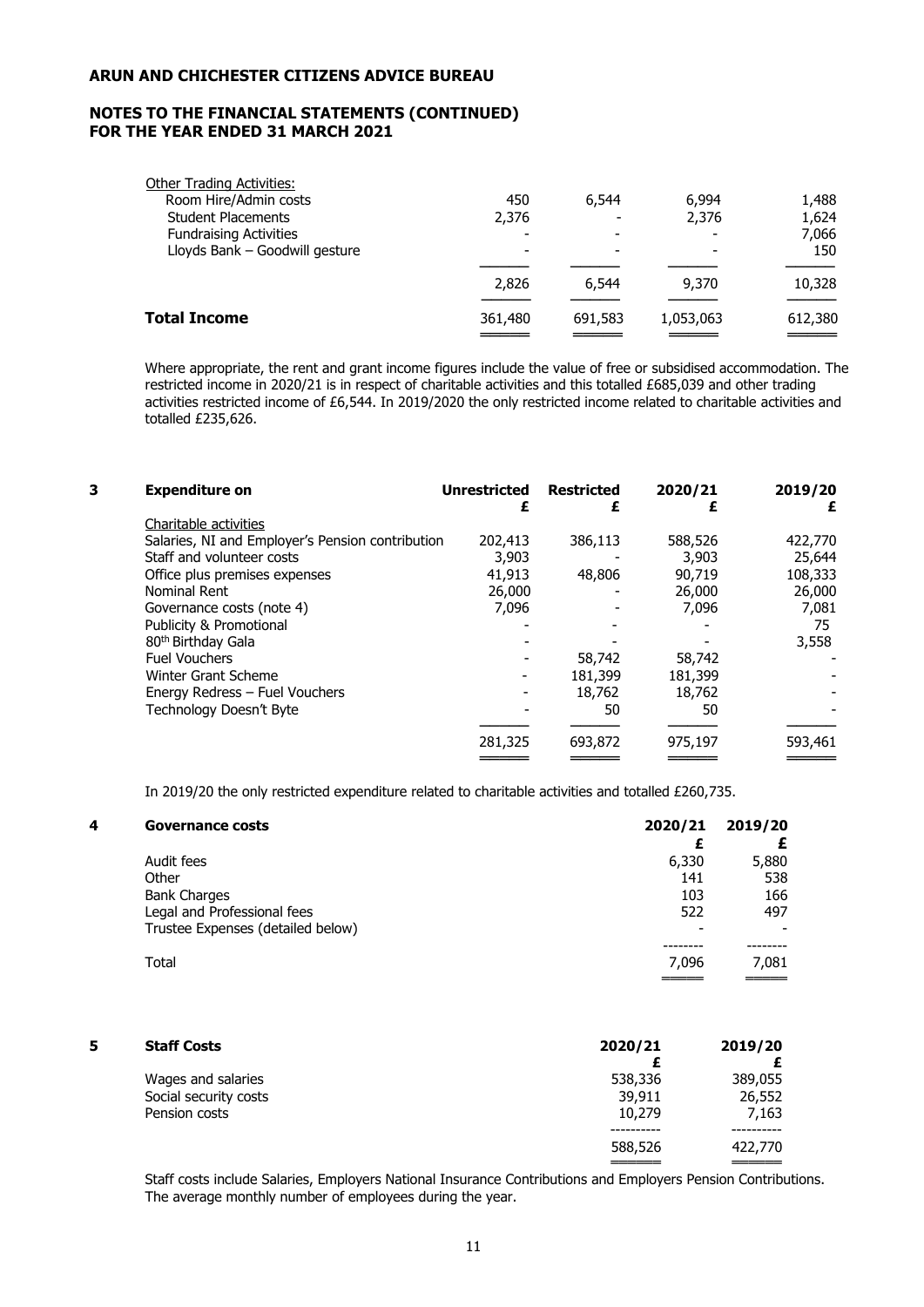## **NOTES TO THE FINANCIAL STATEMENTS (CONTINUED) FOR THE YEAR ENDED 31 MARCH 2021**

### **5 Staff Costs - Continued**

|                                  | <b>Full time equivalent</b> |                          |                          | <b>Total staff numbers</b> |
|----------------------------------|-----------------------------|--------------------------|--------------------------|----------------------------|
|                                  | 2020/21<br><b>Number</b>    | 2019/20<br><b>Number</b> | 2020/21<br><b>Number</b> | 2019/20<br><b>Number</b>   |
| General / Admin staff            | 8.27                        | 9.85                     | 10                       | 12                         |
| National Lottery - Home Visiting | 2.01                        | 2.01                     | 4                        | 4                          |
| LAN                              |                             | 0.58                     |                          | 2                          |
| Winter Grant Scheme              | 3.20                        |                          | 4                        |                            |
| <b>Energy Projects</b>           | 2.50                        | 0.50                     | 6                        | 2                          |
| Help to Claim                    | 1.50                        | 1.94                     | 3                        | 4                          |
| Social Prescribing               | 1.92                        | 1.92                     | 2                        | 2                          |
| Other small projects             | 2.20                        | 0.70                     | 3                        | 2                          |
| Totals                           | 21.6                        | 17.50                    | 32                       | 28                         |

No remuneration was paid, or other benefits received by any trustee, or any person connected with any trustee.

The Trust considers its key management personnel comprise of the Chief Executive Officer, Finance Manager, Operations Manager, Projects Manager and Campaigns & Communications Manager. The total employment benefits including employer pension contributions of the key management personnel were £172,566 (2020 £122,099). No employees had employee benefits in excess of £60,000 (2020: none)

| 6 | Net income/(expenditure) for the year | 2020/21   | 2019/20  |
|---|---------------------------------------|-----------|----------|
|   | Auditor's remuneration:               |           |          |
|   | Audit fees                            | (6, 330)  | (5,880)  |
|   | <b>Bank interest</b>                  | 967       | 1,552    |
|   | Operating leases – equipment          | (24, 584) | (35,043) |
|   |                                       |           | $-$      |

# **7 Pension Commitments**

An Auto Enrolment Workplace Pension with NEST is provided for all eligible employees. The pension cost shown in note 5 to the accounts for the period represents contributions payable by the company and amounts to £10,279 (2020: £7,163). There are no amounts outstanding at the year-end (2020: £nil).

| 8 | <b>Debtors and prepayments</b>                 | 2020/21<br>£ | 2019/20<br>£ |
|---|------------------------------------------------|--------------|--------------|
|   | <b>Debtors</b>                                 | 84,634       | 52,301       |
|   | Deposit on lease                               | 1,725        | 1,725        |
|   | Prepayments                                    | 4,188        | 3,010        |
|   |                                                |              |              |
|   |                                                | 90,547       | 57,036       |
|   |                                                |              |              |
| 9 | Creditors: Amounts falling due within one year | 2020/21      | 2019/20      |
|   |                                                | £            | £            |
|   | Trade creditors                                | 41,194       | 7,230        |
|   | Accruals                                       | 7,996        | 6,949        |
|   |                                                |              |              |
|   | Taxation and social security costs             | 11,715       | 7,489        |
|   | Deferred Income                                | 108,927      | 22,127       |
|   |                                                | 169,832      | 43,795       |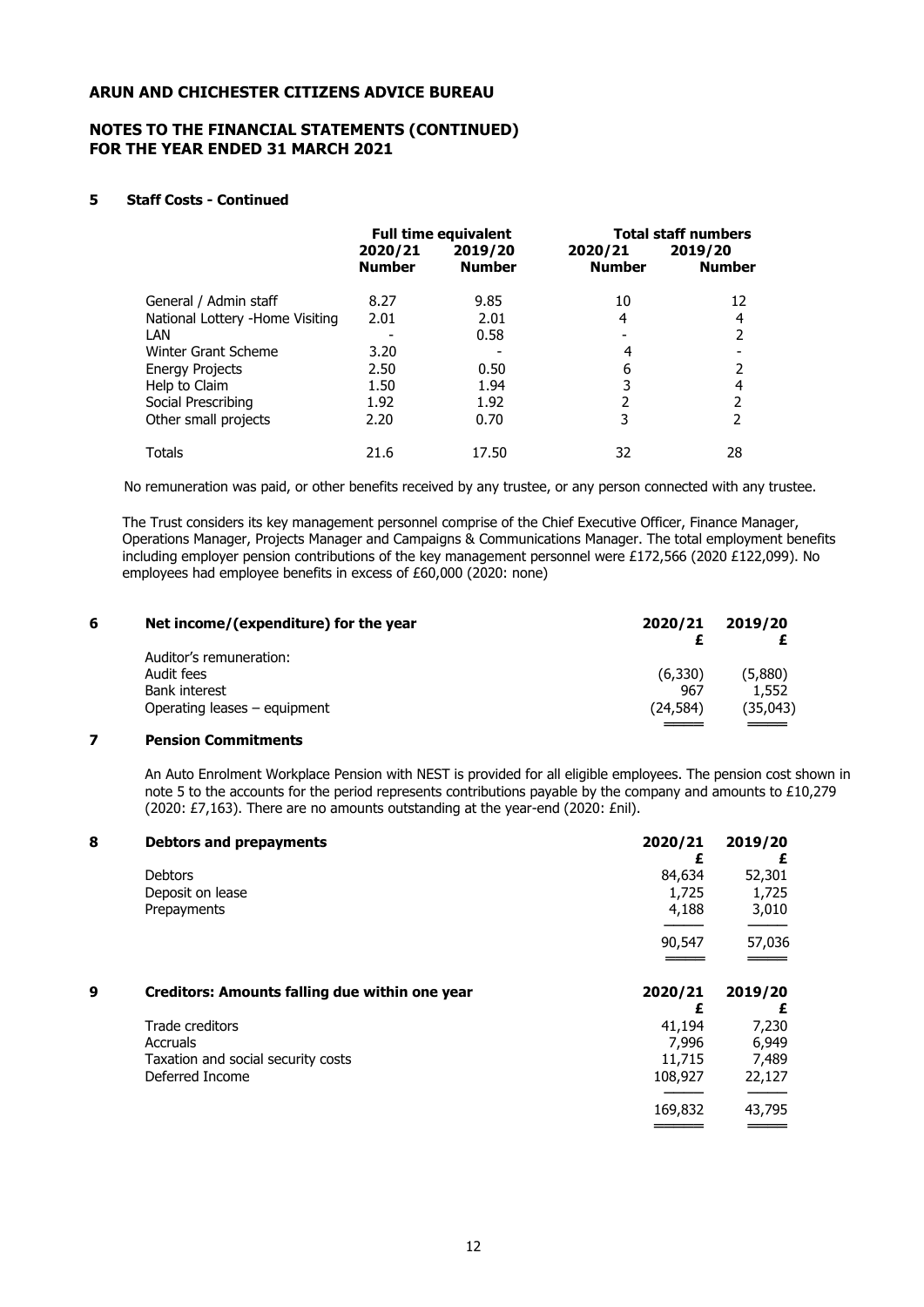## **NOTES TO THE FINANCIAL STATEMENTS (CONTINUED) FOR THE YEAR ENDED 31 MARCH 2021**

## **9 Creditors: Amounts falling due within one year - Continued**

| Deferred income                        | 2020/21   | 2019/20   |  |
|----------------------------------------|-----------|-----------|--|
|                                        |           |           |  |
| Deferred income at 1 April 2020        | 22,127    | 17,169    |  |
| Resources deferred during the year     | 108,927   | 22,127    |  |
| Amounts released from previous periods | (22, 127) | (17, 169) |  |
|                                        | 108,927   | 22,127    |  |
|                                        |           |           |  |

Deferred income relates to income received during the year that relates to projects carried out post year end.

#### **10 Funds**

|                       | <b>Unrestricted</b><br><b>Accumulated</b> | <b>Restricted</b> |  |
|-----------------------|-------------------------------------------|-------------------|--|
|                       | <b>Funds</b><br>£                         | <b>Funds</b><br>£ |  |
| As at 1 April 2020    | 249,825                                   |                   |  |
| Net movement in funds | 77,866                                    | -                 |  |
| At 31 March 2021      | 327,691                                   |                   |  |
|                       |                                           |                   |  |

### **11 Analysis of net assets between funds**

|                                                | <b>Unrestricted</b> | Restricted               | Total      |
|------------------------------------------------|---------------------|--------------------------|------------|
| Current assets                                 | 497,523             |                          | 497,523    |
| Creditors: amounts falling due within one year | (169, 832)          | $\overline{\phantom{a}}$ | (169, 832) |
|                                                |                     |                          |            |
|                                                | 327,691             | ۰                        | 327,691    |
|                                                |                     |                          |            |

Restricted fund assets are held in an appropriate form to enable each fund to be applied in accordance with the restrictions imposed. (See note 12)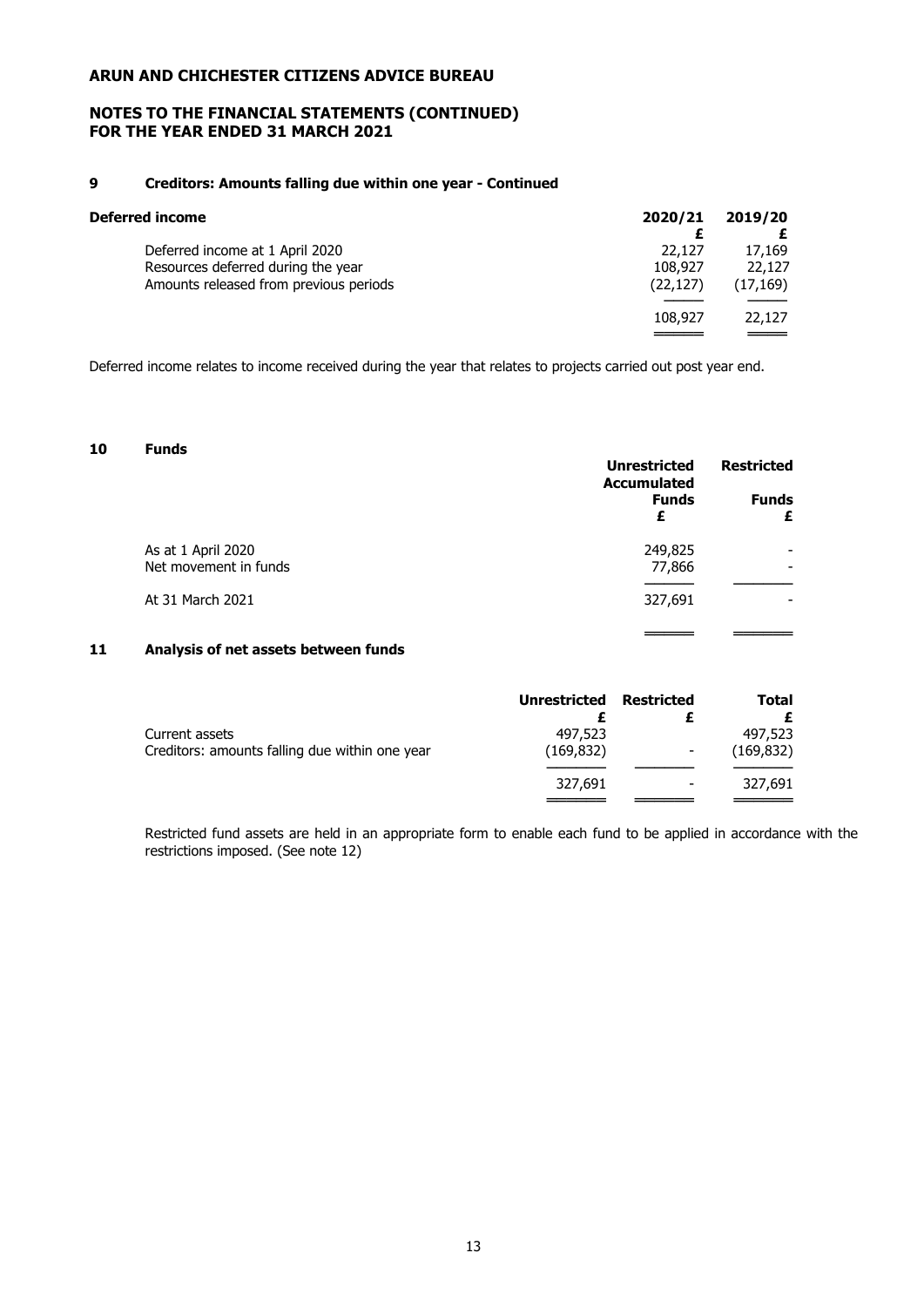# **NOTES TO THE FINANCIAL STATEMENTS (CONTINUED) FOR THE YEAR ENDED 31 MARCH 2021**

## **12 Restricted funds**

 The income funds of the charity include restricted funds comprising the following unexpended balances of donations held, to be applied for specific purposes.

| <b>Movement in Funds</b><br>2020/2021              | <b>Balances</b><br>01.04.20 | <b>Incoming</b><br><b>Funds</b> | <b>Expended</b><br><b>Costs</b> | <b>Apportioned</b> | <b>Transfers</b><br>between<br>funds | <b>Balances</b><br>31.3.21 |
|----------------------------------------------------|-----------------------------|---------------------------------|---------------------------------|--------------------|--------------------------------------|----------------------------|
| BEIS - Advice Line & Webchat                       |                             | 29,200                          | (27, 639)                       | (1,765)            | 204                                  |                            |
| BEIS - Equipment                                   |                             | 7,630                           | (7,630)                         |                    |                                      |                            |
| <b>BEIS</b> - Innovation                           |                             | 16,667                          | (15, 514)                       | (1, 237)           | 84                                   |                            |
| Best Energy Savings Network                        | $\overline{\phantom{0}}$    | 7,048                           | (6, 524)                        | (523)              | (1)                                  |                            |
| <b>Big Energy Savings Winter</b>                   |                             | 2,000                           | (1,888)                         | (126)              | 14                                   |                            |
| Coronavirus Crisis Fund                            | $\overline{\phantom{0}}$    | 14,721                          | (13, 837)                       | (1,031)            | 147                                  |                            |
| Dementia Outreach                                  |                             | 7,200                           | (6, 843)                        | (457)              | 100                                  |                            |
| Digital Money Coach                                |                             | 8,478                           | (8,035)                         | (519)              | 76                                   |                            |
| Domestic Violence - Financial<br>Capability        |                             | 1,950                           | (1,891)                         | (96)               | 37                                   |                            |
| Energy Advice Programme                            | -                           | 13,110                          | (12, 360)                       | (852)              | 102                                  |                            |
| Energy Redress (Round 8-<br>Tackling fuel poverty) |                             | 52,194                          | (50, 637)                       | (1,720)            | 163                                  |                            |
| Fuel Voucher Scheme (all)                          | $\overline{\phantom{a}}$    | 85,093                          | (83, 467)                       | (1,679)            | 53                                   |                            |
| Help to Claim (CitA)                               |                             | 74,391                          | (69, 367)                       | (5,051)            | 27                                   |                            |
| <b>LAW Clinic</b>                                  |                             | 417                             | (469)                           | (6)                | 58                                   |                            |
| <b>MaPS</b>                                        |                             | 19,878                          | (18, 741)                       | (1, 186)           | 49                                   |                            |
| Midhurst Bags of Help                              |                             | 167                             | (169)                           | (2)                | 4                                    |                            |
| <b>MS Society</b>                                  |                             | 5,032                           | (4,887)                         | (234)              | 89                                   |                            |
| National Lottery - Home<br>Visiting                |                             | 76,276                          | (71, 553)                       | (4,851)            | 128                                  |                            |
| Social Prescribing                                 |                             | 56,574                          | (53, 987)                       | (3, 431)           | 844                                  |                            |
| Winter Grant Scheme                                |                             | 213,556                         | (211, 541)                      | (2, 127)           | 112                                  |                            |
| <b>TOTALS</b>                                      | ۰                           | 691,582                         | (666, 979)                      | (26, 893)          | 2,290                                |                            |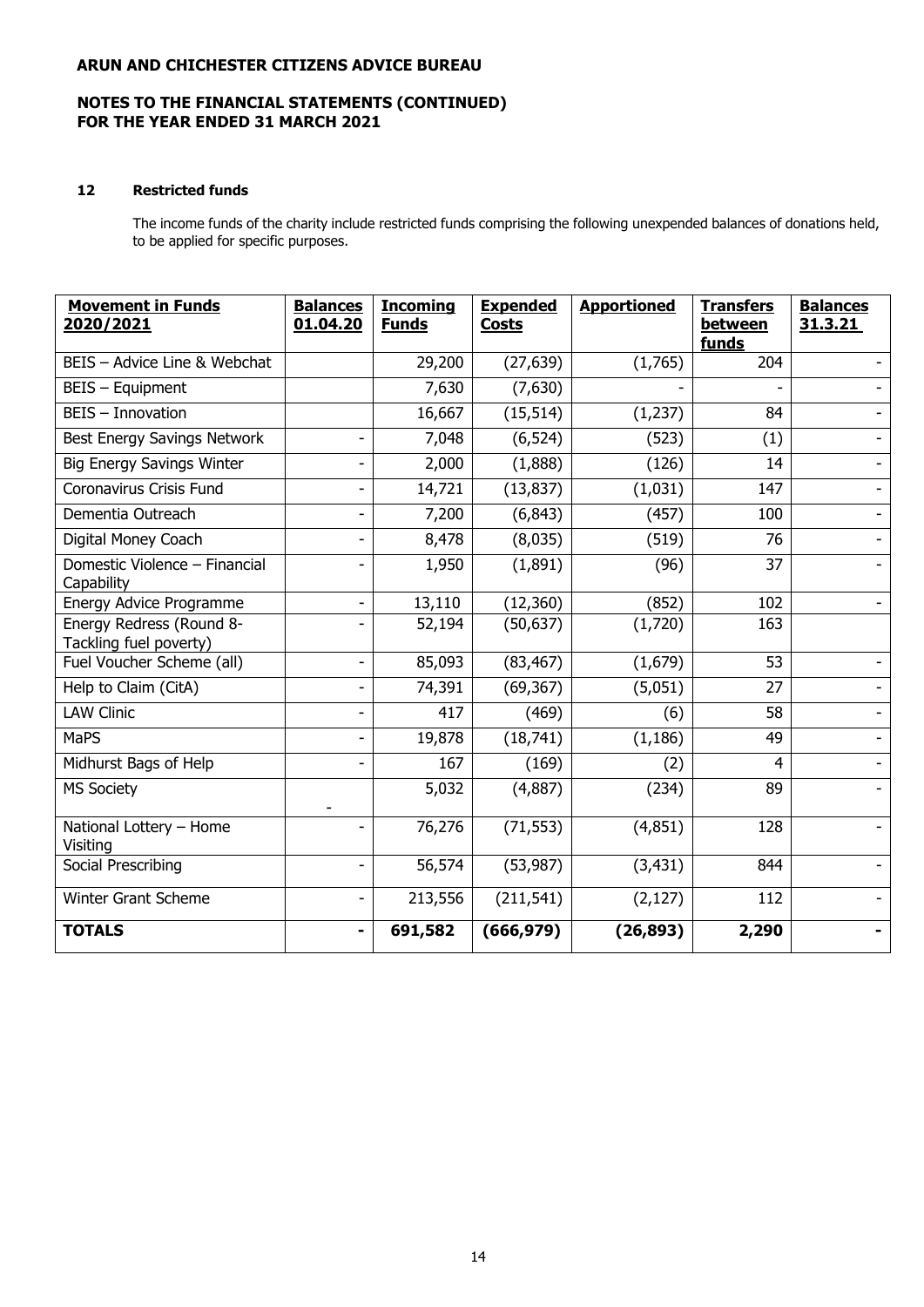### **NOTES TO THE FINANCIAL STATEMENTS (CONTINUED) FOR THE YEAR ENDED 31 MARCH 2021**

### **12 Restricted Funds – Continued**

| <b>Movement in Funds</b><br>2019/2020       | <b>Balances</b><br>01.04.20 | <b>Incoming</b><br><b>Funds</b> | <b>Expended</b><br><b>Costs</b> | <b>Apportioned</b> | <b>Transfers</b><br><b>between</b><br>funds | <b>Balances</b><br>31.3.21 |
|---------------------------------------------|-----------------------------|---------------------------------|---------------------------------|--------------------|---------------------------------------------|----------------------------|
| Best Energy Savings Network                 | $\overline{\phantom{0}}$    | 7,000                           | (5,612)                         | (1, 451)           | 63                                          |                            |
| <b>Big Energy Savings Week</b>              |                             | 2,000                           | (1,694)                         | (317)              | 11                                          |                            |
| Bognor & Midhurst Bags of<br>Help           |                             | 3,833                           | (3,043)                         | (806)              | 16                                          |                            |
| <b>Chichester Family Centre</b>             |                             | 4,990                           | (3,948)                         | (1, 140)           | 98                                          |                            |
| Dementia Outreach                           |                             | 3,000                           | (2, 594)                        | (414)              | 8                                           |                            |
| Digital Money Coach                         |                             | 2,129                           | (1,690)                         | (443)              | 4                                           |                            |
| Domestic Violence - Financial<br>Capability |                             | 4,050                           | (3, 179)                        | (997)              | 126                                         |                            |
| East Preston Outreach                       |                             | 1,583                           | (1, 310)                        | (298)              | 25                                          |                            |
| Energy Advice Programme                     |                             | 14,640                          | (11,988)                        | (2,698)            | 46                                          |                            |
| Help to Claim (CitA)                        |                             | 71,847                          | (57, 158)                       | (16, 798)          | 2,109                                       |                            |
| <b>Fuel Voucher Scheme</b>                  |                             | 5,000                           | (4, 157)                        | (848)              | 5                                           |                            |
| Home Visiting                               | $\overline{\phantom{0}}$    | 15,000                          | (11,091)                        | (3, 917)           | 8                                           |                            |
| <b>LAN Project</b>                          |                             | 11,667                          | (9, 526)                        | (2, 149)           | 8                                           |                            |
| <b>LAW Clinic</b>                           |                             | 2,500                           | (1,893)                         | (615)              | 8                                           |                            |
| <b>MS Society</b>                           |                             | 6,488                           | (6, 148)                        | (350)              | 10                                          |                            |
| National Lottery                            |                             | 25,614                          | (20, 601)                       | (5,046)            | 33                                          |                            |
| <b>Retrofit Works</b>                       | -                           | 7,200                           | (6, 309)                        | (922)              | 31                                          |                            |
| Social Prescribing                          |                             | 47,085                          | (55, 442)                       | (14, 143)          | 22,500<br>(Designated<br>Funds)             |                            |
| <b>TOTALS</b>                               | $\blacksquare$              | 235,626                         | (207, 383)                      | (53, 352)          | 25,109                                      |                            |

### **Expended Costs**

Costs where monies are paid out by or to other organisations or clients.

# These include:-

Direct and apportioned salaries and direct expenses against the projects.

#### **Apportioned costs**

Costs are based on allocating expenses, office/IT, and premises costs on the ratio of employees directly managing each project compared to the total number of full-time employees.

### **Transfers between funds**

These represent amounts transferred from unrestricted accumulated funds to finance any deficit on a restricted fund.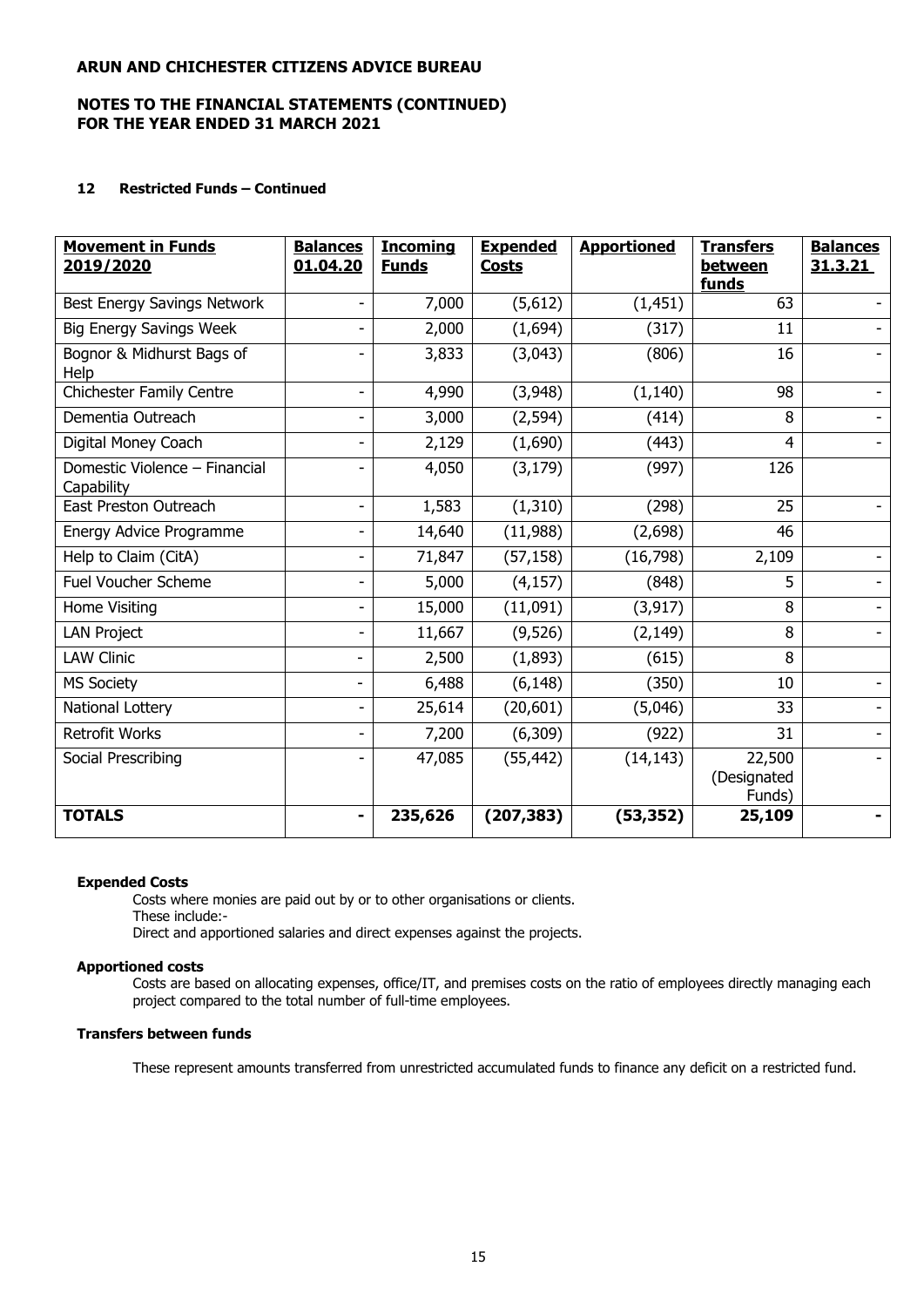## **NOTES TO THE FINANCIAL STATEMENTS (CONTINUED) FOR THE YEAR ENDED 31 MARCH 2021**

The purpose of the restricted funds is as follows:

- **BEIS Advice Line & Webchat (Cit A) -** To increase capacity to provide advice via telephone and webchat during the pandemic whilst the face-to-face service were closed.
- **BEIS Equipment (Cit A)** To purchase remote working equipment to enable the organisation to increase capacity to meet the increased demand on services across all channels during the pandemic.
- **BEIS Innovation (Cit A)** To increase capacity and test new services to meet increased demand for advice across all channels during the pandemic.
- **Best Energy Savings Network** Hold events providing consumers assistance with energy tariffs, benefits and support available, ways to reduce energy bills and maximise energy efficiency.
- **Big Energy Savings Week** To hold external events to provide consumers assistance on such matters as energy tariffs, benefits and support available, ways to minimise bills and maximise energy efficiency.
- **Coronavirus Crisis Fund** To provide additional supervisor support for remote services as demand increased during the pandemic.
- **Dementia Outreach** Outreach service at Sage House Dementia support hub.
- **Digital Money Coach** Workshops to provide digital skills to help clients manage their money online.
- **Domestic Violence- Financial Capability** Financial capability support at local safe houses/refuges to those affected by domestic violence.
- **Energy Advice Programme**  One to one advice to clients in fuel poverty or are in a fuel poverty risk group.
- **Fuel Voucher Scheme** Administrative support in issuing fuel vouchers to those facing a financial crisis.
- **Help to Claim** Providing face to face and telephone support to assist clients with their claims for Universal Credit.
- **Law Clinic** Contribution to provision of administrative support to referrals made to the Law Clinic for residents in the Chichester district.
- **MaPS** Deliver debt advice to clients leading on to specialist case work.
- **Midhurst Bags of Help** Outreach advice service to Midhurst residents.
- **M S Society** Assisting clients with Multiple Sclerosis who require benefits advice in centres or as a home visit.
- **National Lottery Home Visiting** Home visits to provide advice to clients who are unable to visit a centre.
- **Social Prescribing** Link workers, based in GP surgeries in Littlehampton, Rustington, East Preston and Angmering, to provide a holistic approach to patient's wellbeing.
- **Winter Grant Scheme** Grants to support those at risk of fuel poverty by helping with costs of fuel and water debts, providing warm clothing/household items and energy efficient white goods.